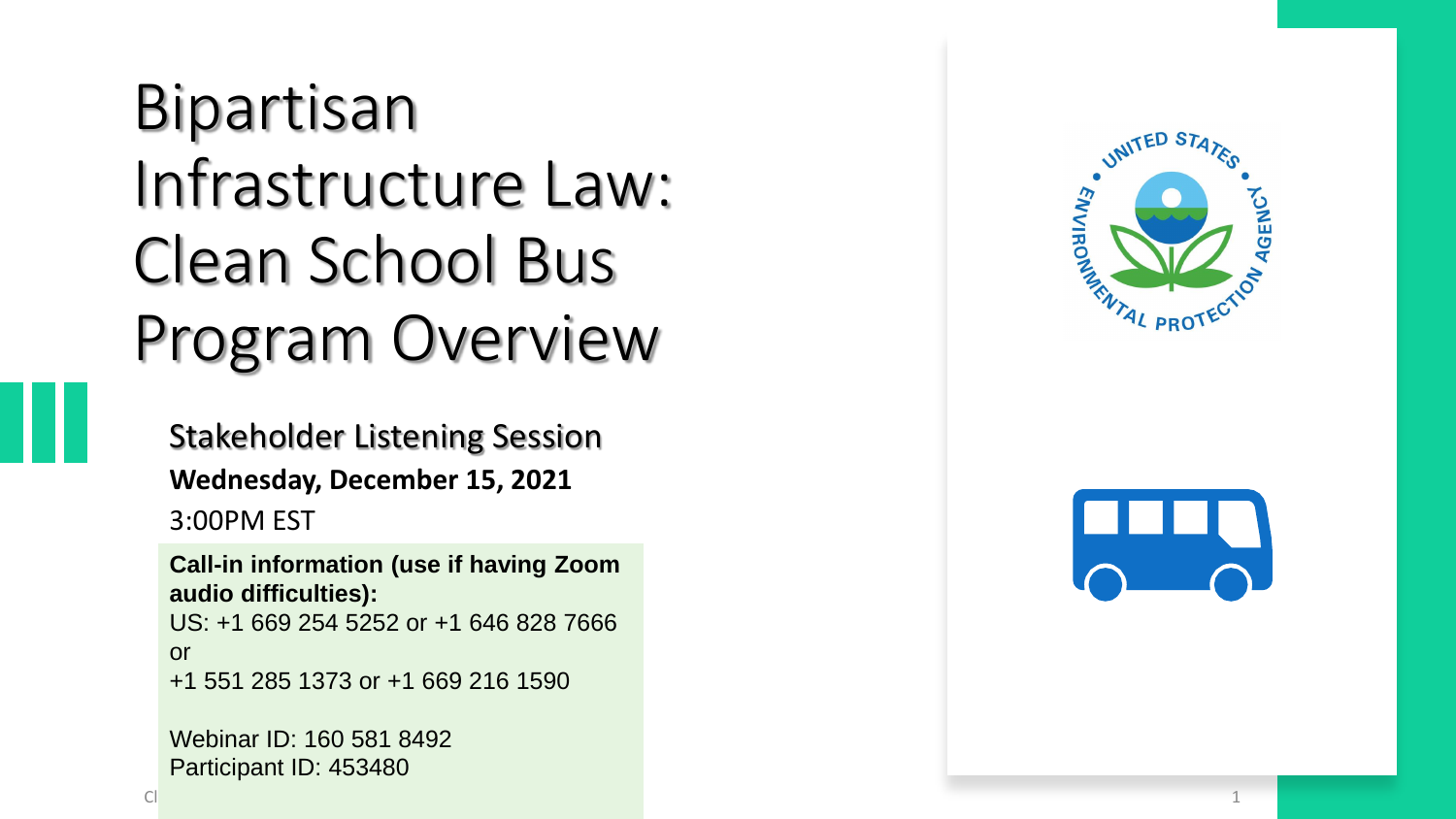#### Para acceder a la presentación en español:

- Deberá descargar la aplicación "Zoom" y unirse al seminario web usando la aplicación (y no la versión en línea).
- Debe usar el audio de su computadora o su teléfono inteligente (no seleccione las opciones ['marcar'](https://gcc02.safelinks.protection.outlook.com/?url=https%3A%2F%2Fsupport.zoom.us%2Fhc%2Fen-us%2Farticles%2F201362663&data=04%7C01%7CFroman.Sarah%40epa.gov%7C73a6c69897e2452c837e08d8fababc7b%7C88b378b367484867acf976aacbeca6a7%7C0%7C0%7C637535027213137250%7CUnknown%7CTWFpbGZsb3d8eyJWIjoiMC4wLjAwMDAiLCJQIjoiV2luMzIiLCJBTiI6Ik1haWwiLCJXVCI6Mn0%3D%7C1000&sdata=1eCzG2CO%2Fy4I%2F3N9hqjwcZdl%2B2bfeIPY%2BFVjd%2B7HLUM%3D&reserved=0) o ['llamarme'](https://gcc02.safelinks.protection.outlook.com/?url=https%3A%2F%2Fsupport.zoom.us%2Fhc%2Fen-us%2Farticles%2F200942859&data=04%7C01%7CFroman.Sarah%40epa.gov%7C73a6c69897e2452c837e08d8fababc7b%7C88b378b367484867acf976aacbeca6a7%7C0%7C0%7C637535027213137250%7CUnknown%7CTWFpbGZsb3d8eyJWIjoiMC4wLjAwMDAiLCJQIjoiV2luMzIiLCJBTiI6Ik1haWwiLCJXVCI6Mn0%3D%7C1000&sdata=EoLLm0WCAJcOQTOGU4PJGSt5%2Fqq3T9sxAGYNUShileE%3D&reserved=0) en su teléfono móvil).

#### **Instrucciones de la computadora:**

• En los controles de la reunión o el seminario web, haga clic en **Interpretación** 



• Haga clic en **Español**

#### **Instrucciones para teléfonos inteligentes:**

- In your meeting controls, **tap the ellipses icon (...)** *En los controles de la reunión, toque (...)*
- Tap **Language Interpretation**. Click **Spanish** option *Toque Interpretación de idiomas*
- (Optional) Tap the toggle to **Mute Original Audio** *(Opcional) Toque el botón de alternancia silenciar audio original*
- Click **Done** *Haga clic en Finalizado*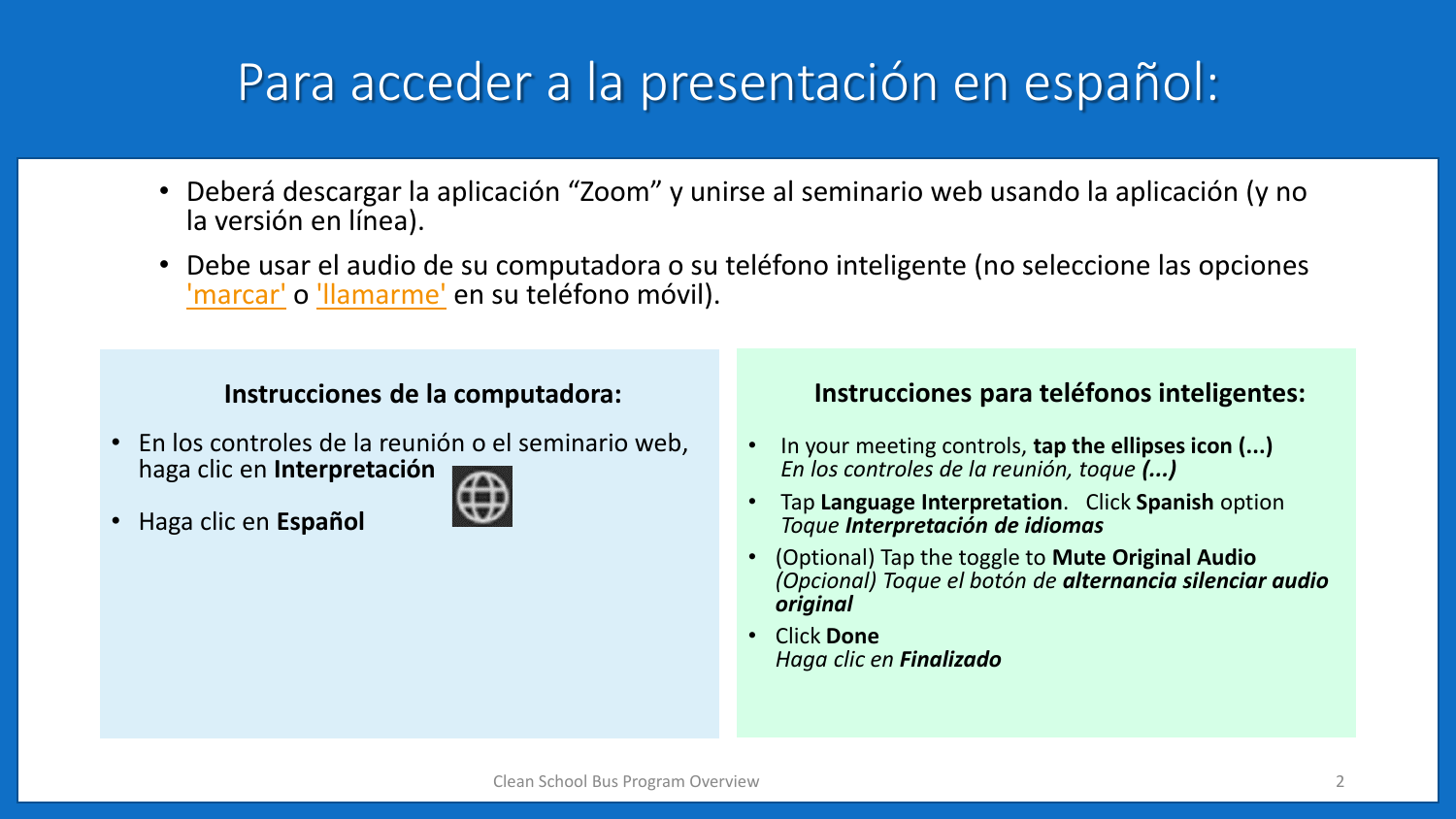#### **Overview**

- Welcoming remarks
- Why cleaner school buses are important for children's health
- Overview of the Clean School Bus Program in the Bipartisan Infrastructure Law
- Stakeholder input on program development

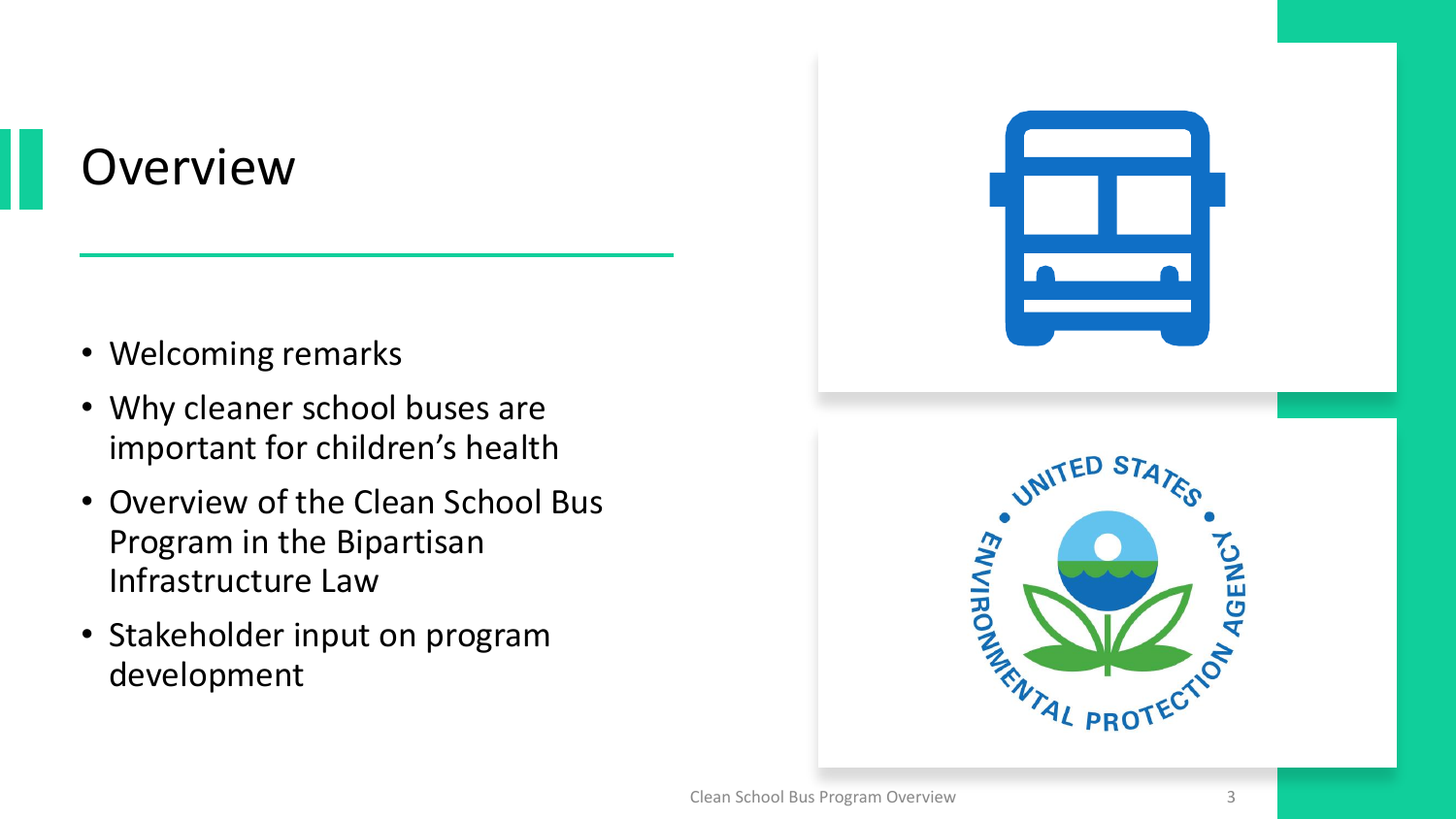### Clean School Bus Program

- The Bipartisan Infrastructure Law provides an unprecedented amount of funding to clean a substantial portion of the nation's fleet of nearly 500,000 school buses.
- These new clean school bus replacements will produce either zero or low tailpipe emissions compared to their older diesel predecessors.
- School bus upgrades funded under this program will result in cleaner air on the bus, in bus loading areas, and in the communities in which they operate.

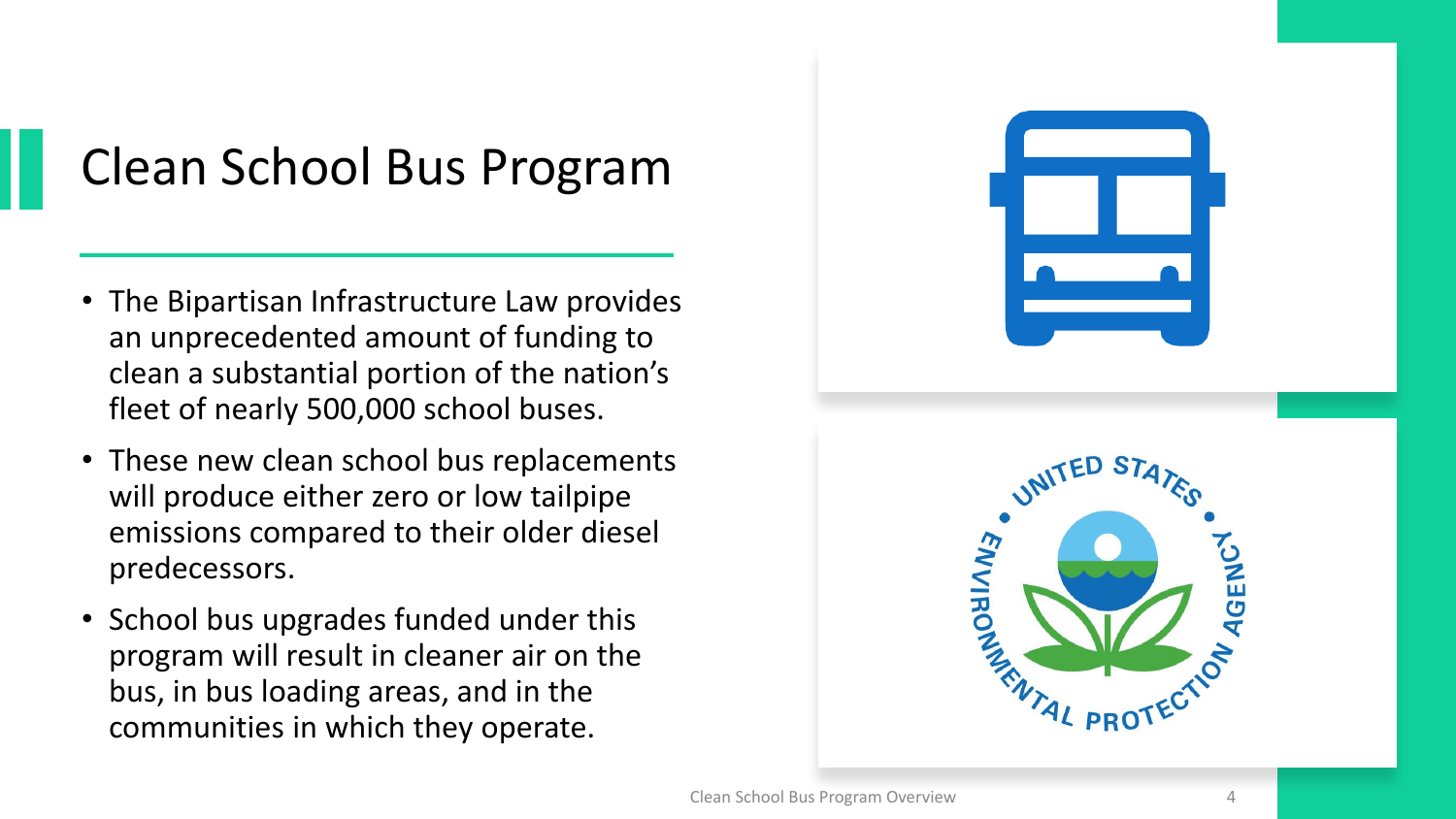#### Why Clean School Buses are Important

- While new buses meet EPA's tougher emission standards, many older buses continue to emit pollutants that can be harmful to health like nitrogen oxides (NOx) or particulate matter (PM).
- Students are particularly vulnerable to air pollution inside and near older diesel school buses, and these pollutants increase their risk of asthma and other respiratory illness.
- Bus drivers and other school staff are also exposed to diesel exhaust.

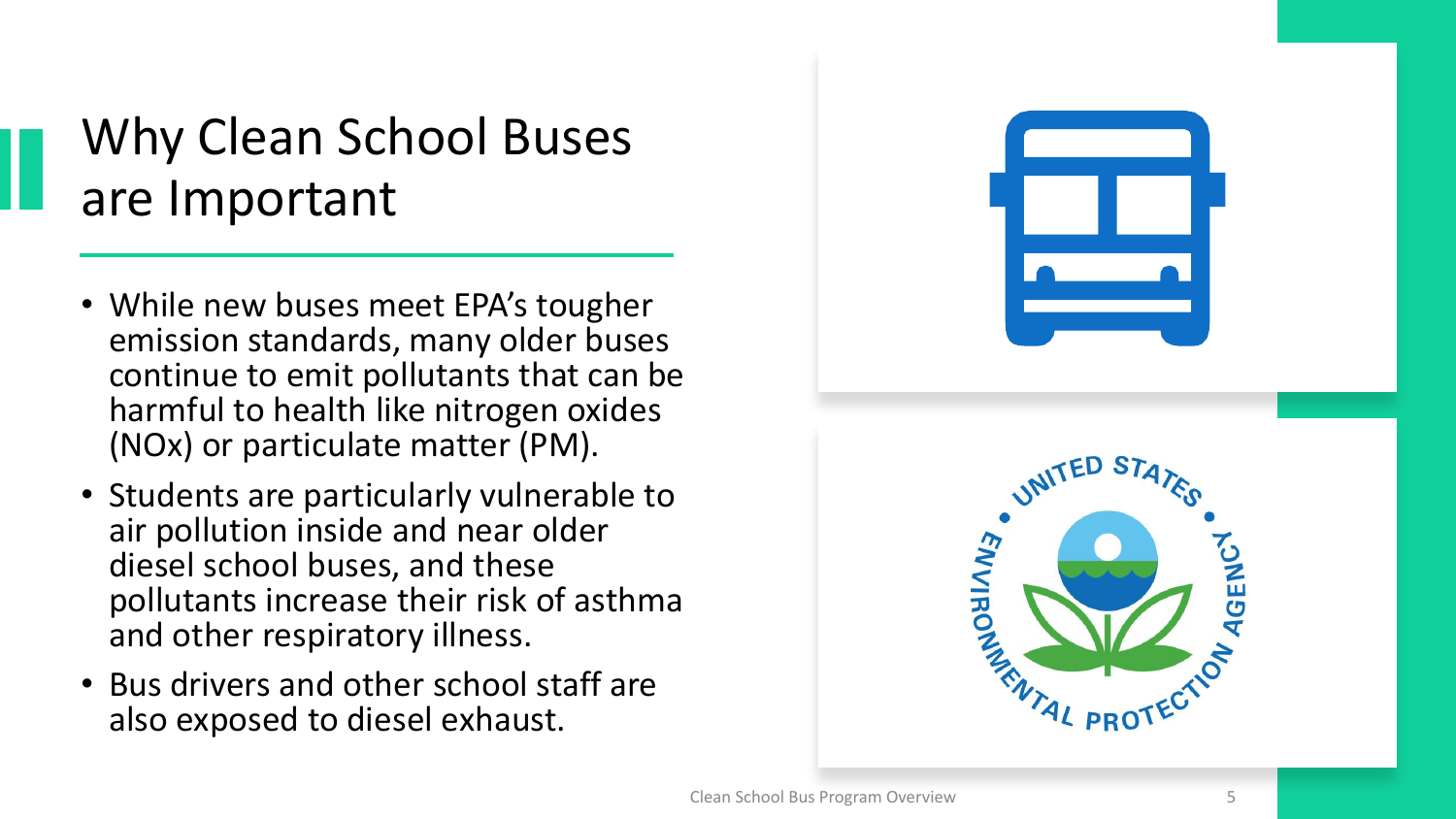### Clean School Bus Program

- Under **Title XI: Clean School Buses and Ferries**, the Bipartisan Infrastructure Law (BIL) provides **\$5 billion** over five years (FY22-26) for the replacement of existing school buses with clean school buses and zero-emission school buses
- This funding to support zero and low emission vehicles to transport our nation's children will benefit communities across the United States, especially communities that have been historically underserved.

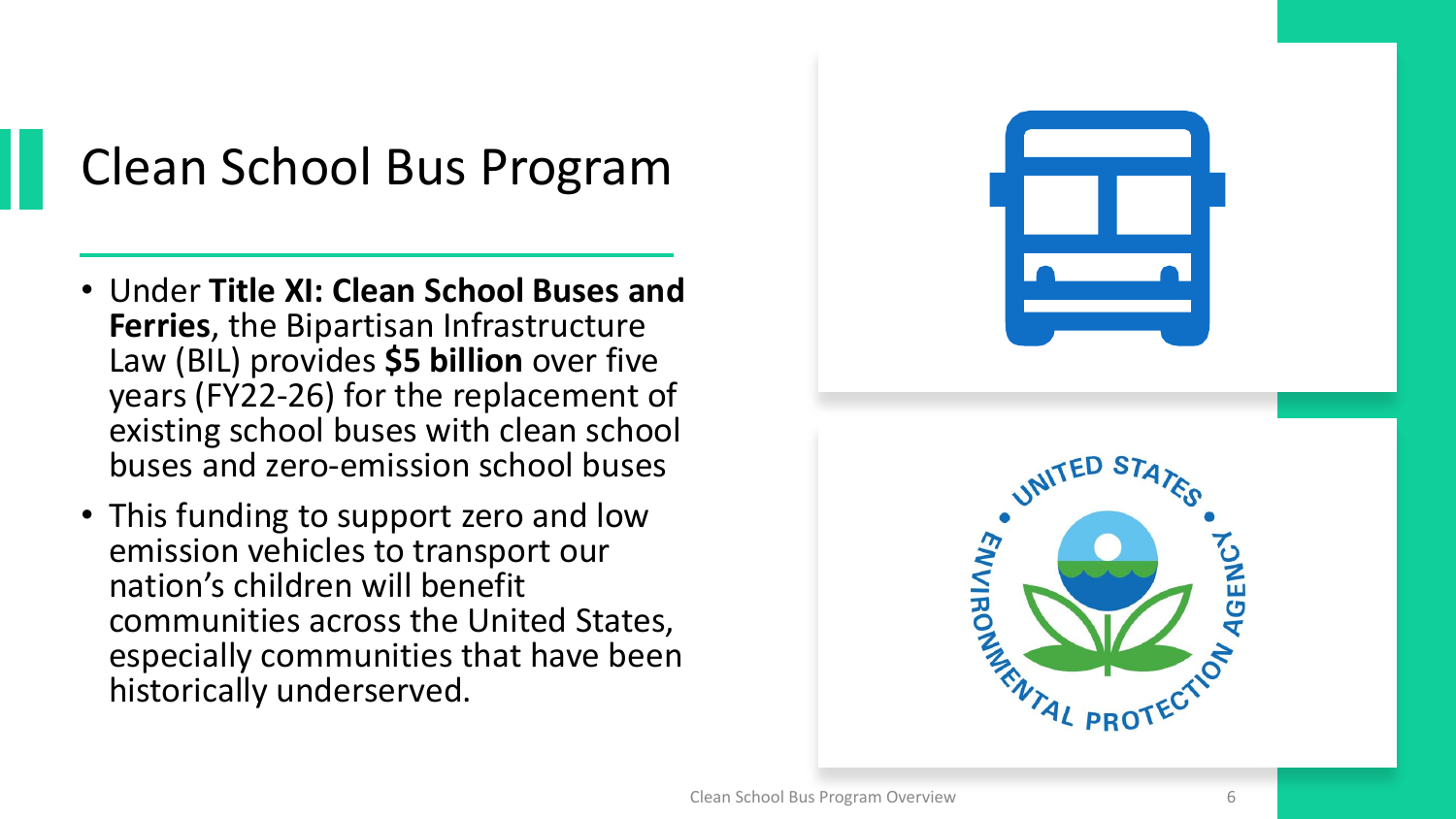### Available Funding

Half of \$5B total funding is dedicated for "zero-emission school buses" (\$2.5B, or \$500M/year)

Half is of the \$5B total funding is dedicated for "clean school buses" (\$2.5B, or \$500M/year)



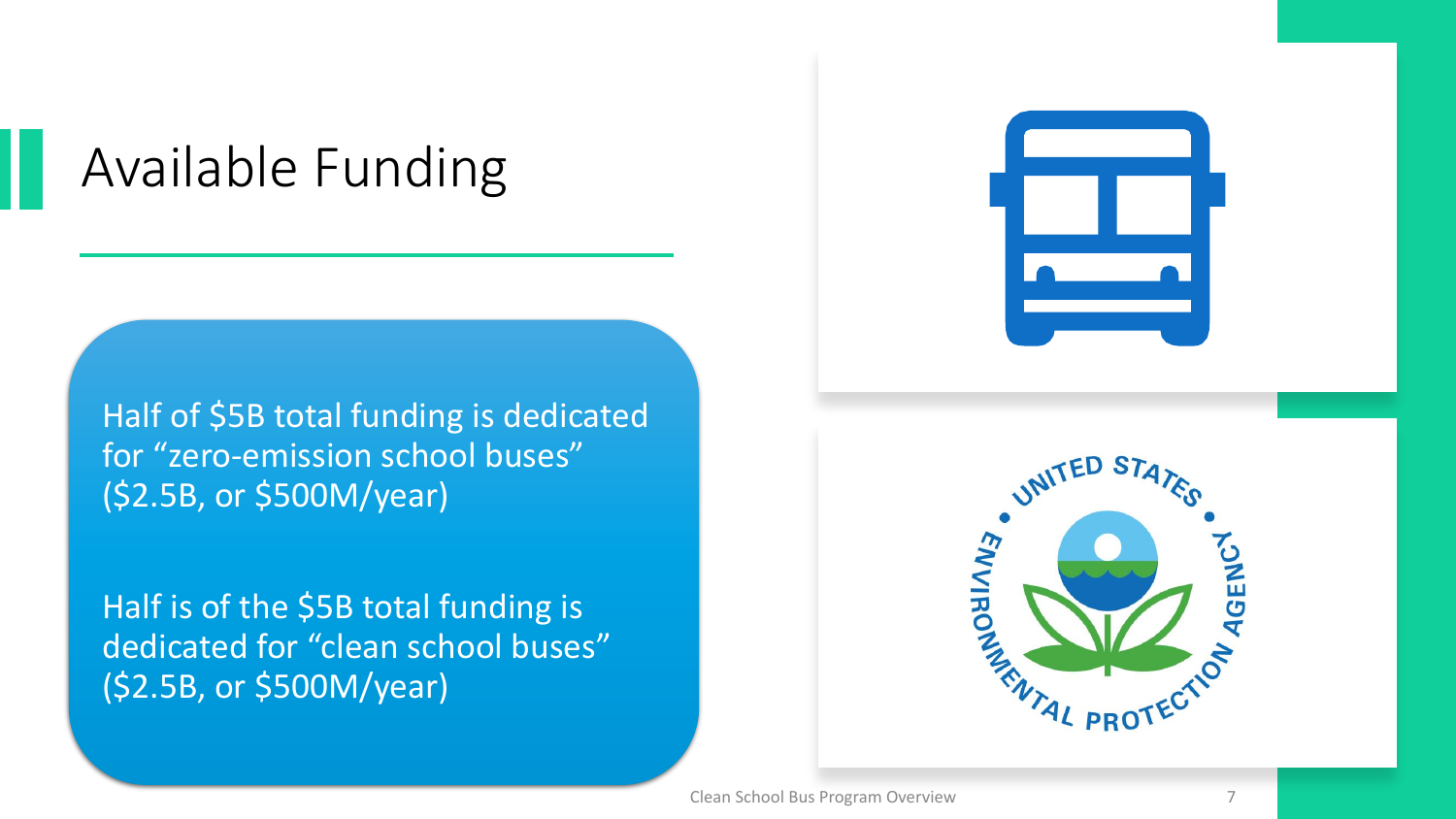### Eligible Bus Definitions

- *Zero-emission school bus*: a school bus that produces zero exhaust emission of any air pollutant and any greenhouse gas
- *Clean school bus*: a school bus that reduces emissions and is operated entirely or in part using an alternative fuel or is a zero-emission bus.
- *Alternative fuel*: liquefied natural gas, compressed natural gas, hydrogen, propane, or biofuels.

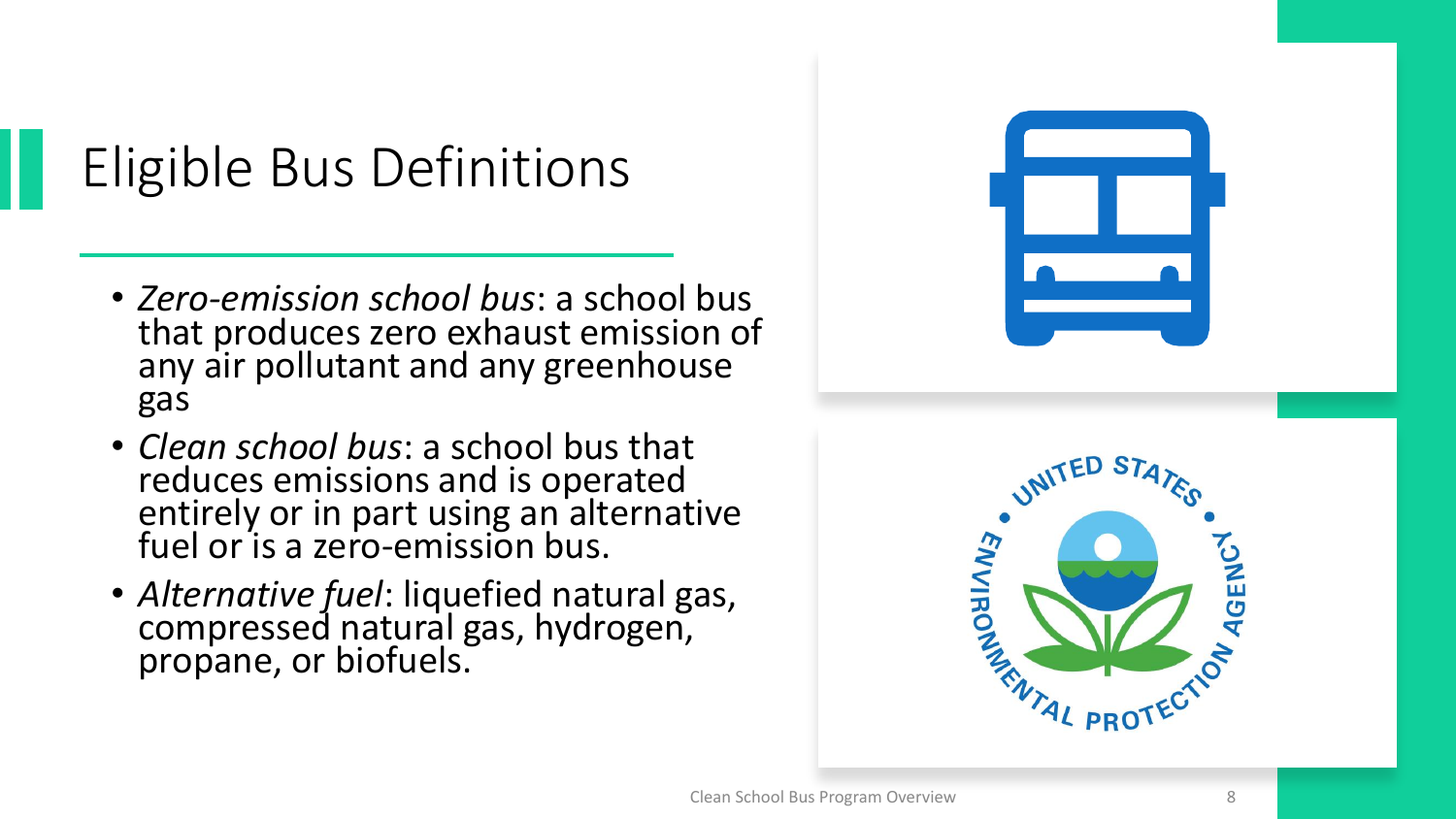### Eligible Recipients

- **State** or **local governmental entities** responsible for:
	- Providing school bus service to one or more public school systems; or
	- Purchase of school buses
- **Eligible contractor** 
	- For profit, not-for-profit, or nonprofit entity that has the capacity to:
		- Sell clean school buses, zero emission buses, charging or fueling infrastructure, or other equipment needed to charge, fuel, or maintain clean/zero emission school buses; or
		- Arrange financing for such a sale
- **Nonprofit school transportation association**
- **Tribes, Tribal organizations, or Tribally-controlled schools**  responsible for**:**
	- Providing bus service to one or more Bureau-funded schools; or
	- Purchase of school buses



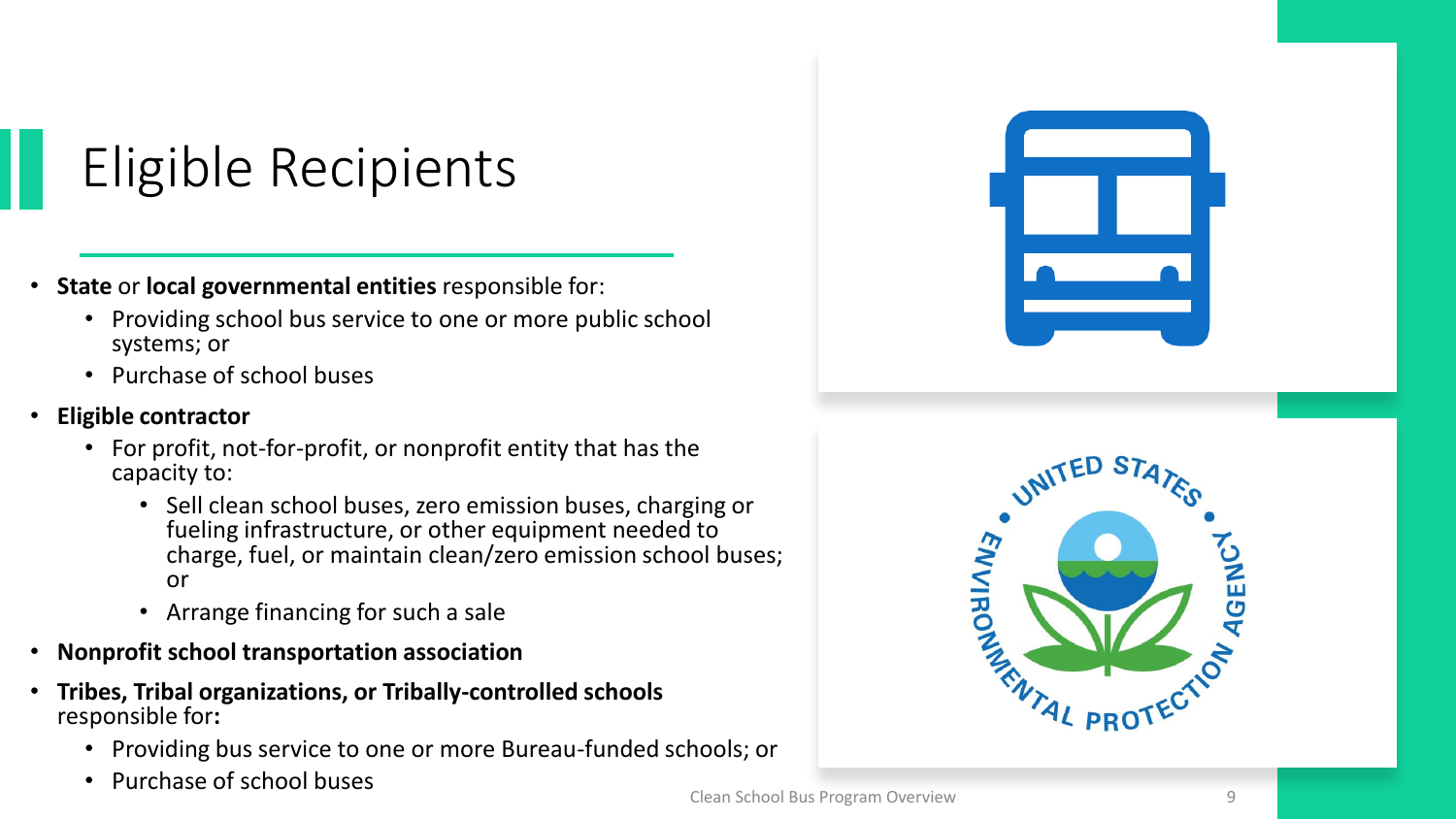### Funding Mechanisms

Competitive *grants* and *rebates* to eligible recipients for bus replacement

*Contracts* to eligible contractors to provide rebates for bus replacement

Up to 100% of the cost of the replacement bus and charging / fueling infrastructure

Limitation: no state shall receive more than 10% of a fiscal year's available funds



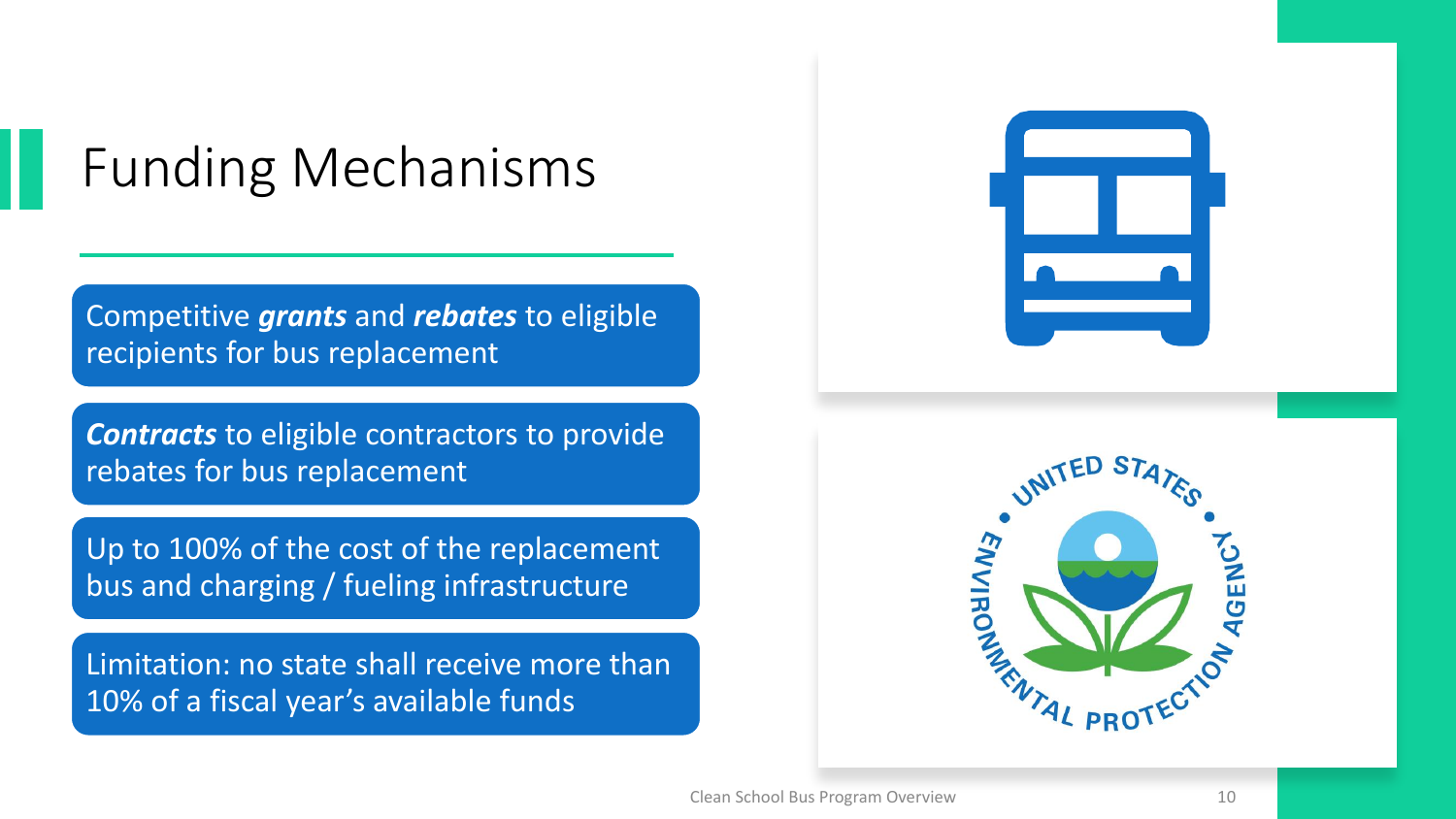# Funding Priorities and Considerations

| <b>Priorities</b>                      | <b>Considerations</b>                                                                                                                                                                           |
|----------------------------------------|-------------------------------------------------------------------------------------------------------------------------------------------------------------------------------------------------|
| High-need local education agency       | Lowest overall cost of bus replacement                                                                                                                                                          |
| Tribal schools                         | Local conditions, including length of bus route<br>and weather conditions                                                                                                                       |
| Rural areas or low-income areas        | Technologies that most reduce emissions                                                                                                                                                         |
| Applicants with other external funding | Whether funds will bring new technologies to<br>scale or promote cost parity between old<br>technology and new technology                                                                       |
|                                        | Considerations are for the "Clean School Bus" half<br>of funding. Per BIL, EPA "shall take into account<br>the following criteria but shall not give preference<br>to any individual criterion" |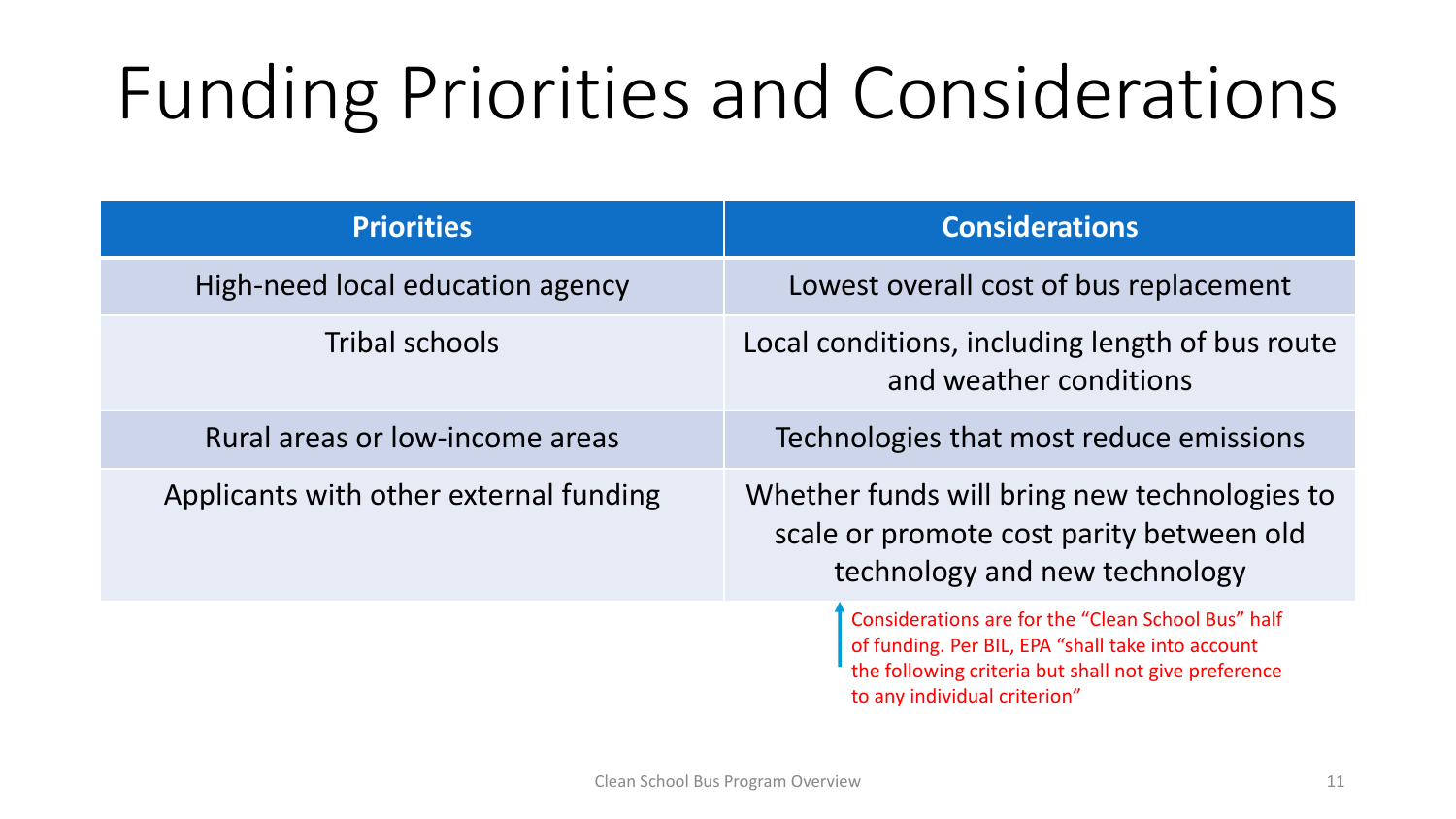#### Education and Outreach Component

EPA must submit an annual report due January 31 of each year

EPA must develop education/outreach plan to promote and explain the program no later than 120 days after enactment

- Must be coordinated with stakeholders
- How to apply for awards
- Eligible technologies and their benefits
- Best practices and lessons learned
	- Includes infrastructure planning and build-out
	- Workforce training development



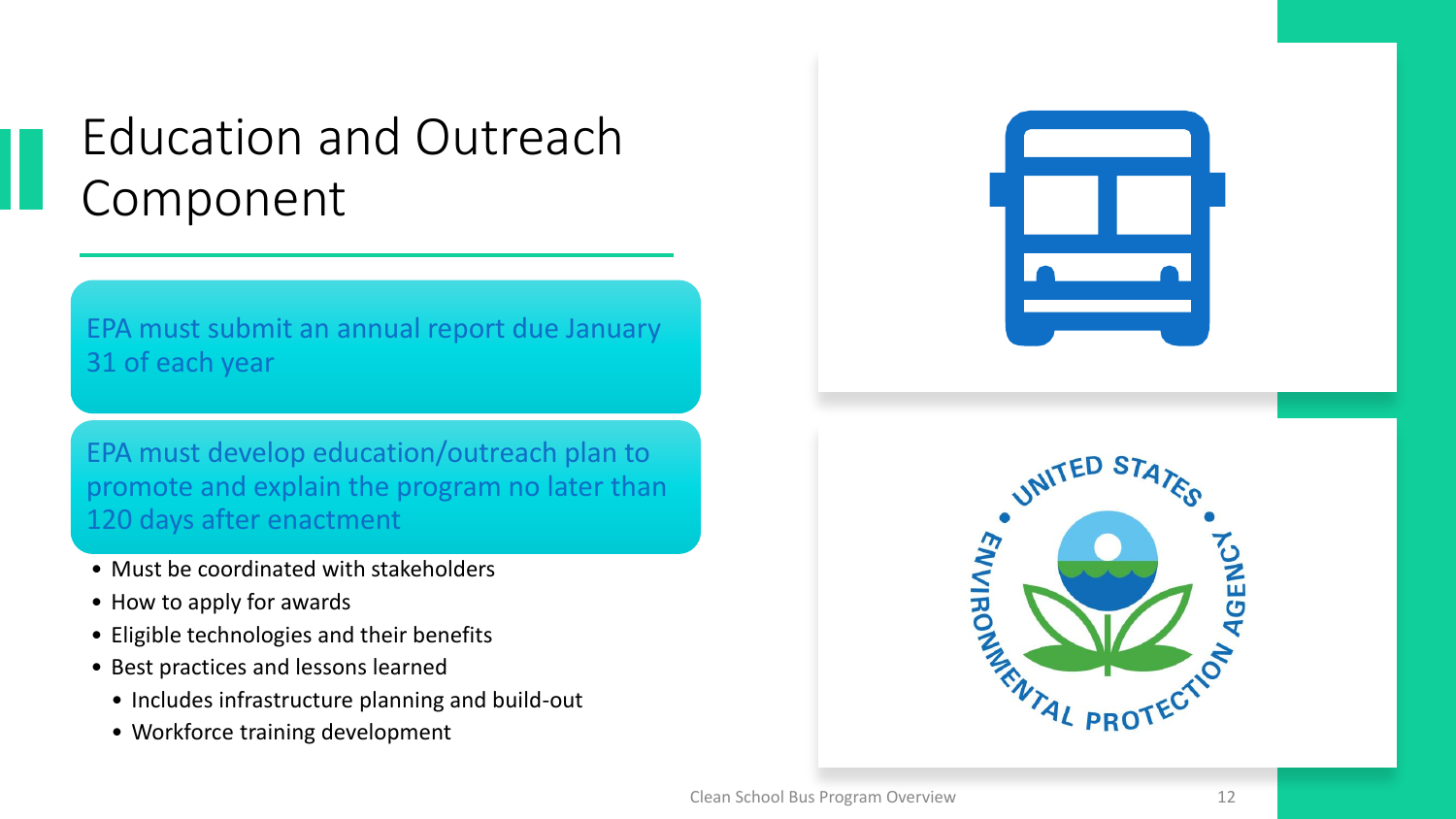## Stakeholder Input

We want to hear from you!

As EPA develops its program implementation plan, we're seeking input from stakeholders on developing a successful program to achieve nationwide deployment of clean and zero-emission school buses.

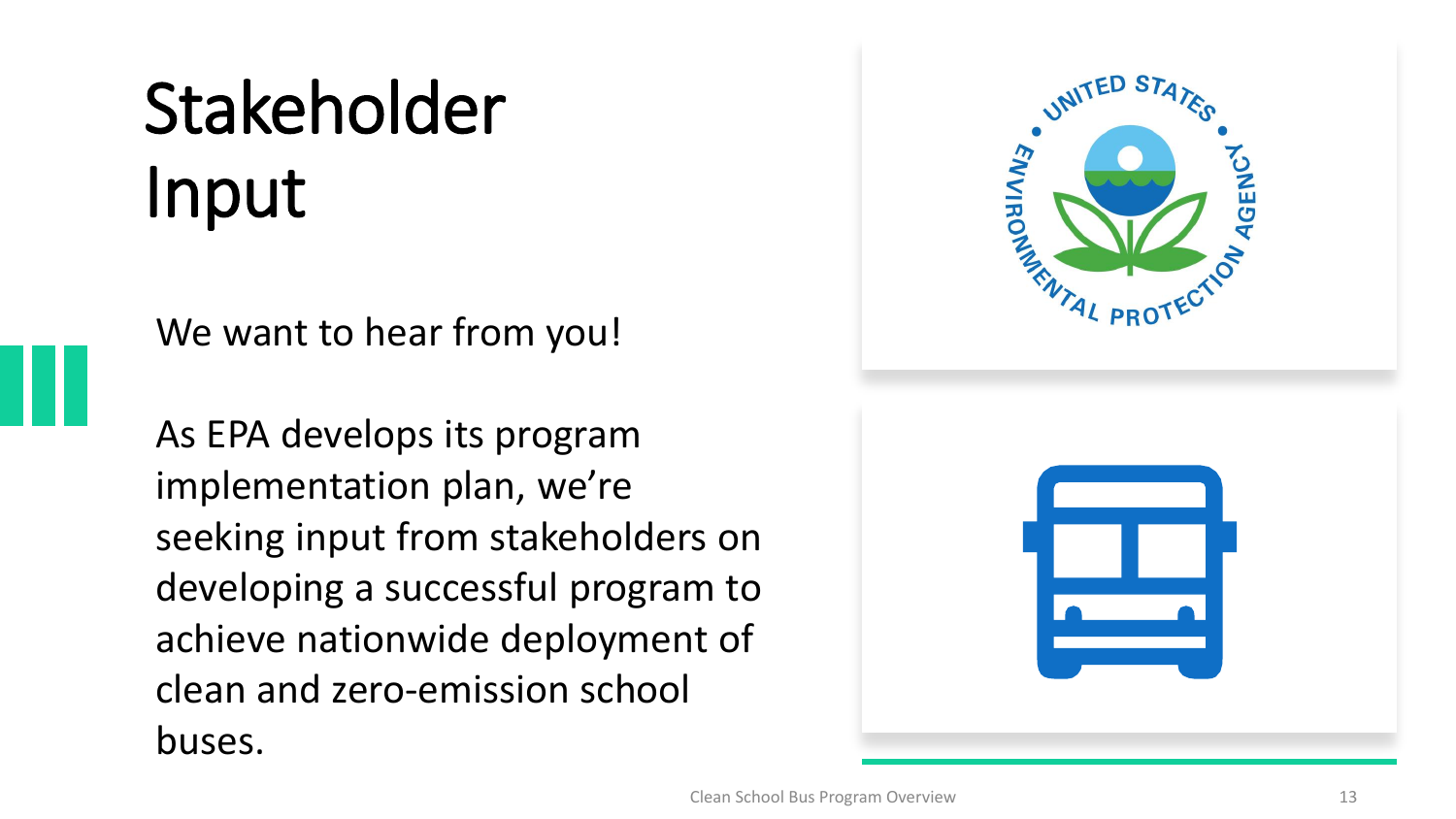# Stakeholder Input

- You may raise your hand and the moderator will unmute you. Please keep your comments limited to 2 minutes.
- To speak, raise your hand on the zoom platform or press \*9 if you've dialed in. Wait to be called on and unmuted.
- You may also submit comments and suggestions to

[cleanschoolbus@epa.gov](mailto:cleanschoolbus@epa.gov)

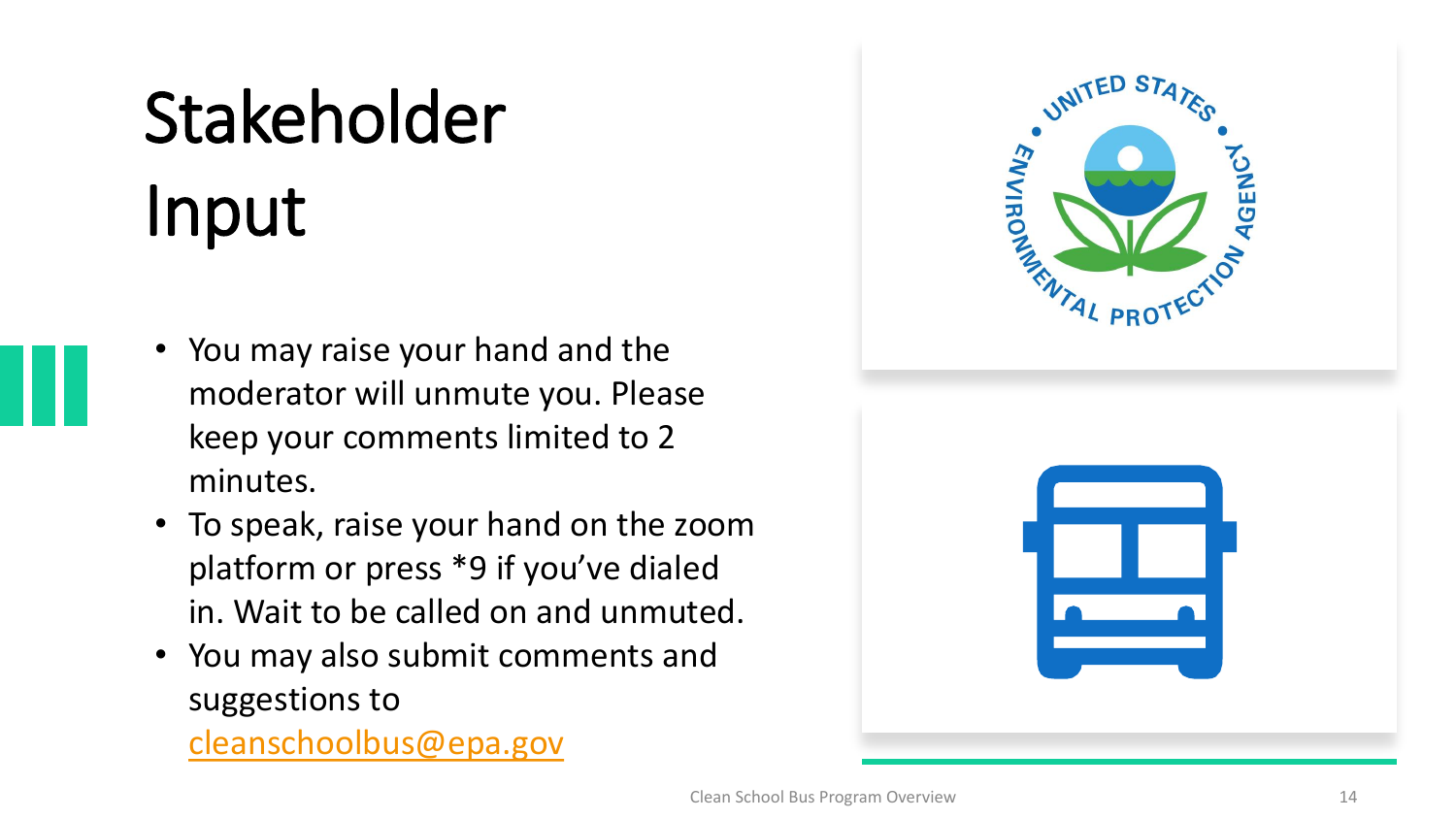#### Initial Program Considerations

- What do schools see as their biggest hurdle to transition to electric school buses?
- What are some lessons learned from school districts that already transitioned to electric or alternative fuel buses?
- For fleets that have applied for federal funding in the past, what recommendations do you have for improving the application process?
- What technical resources about infrastructure planning, utility coordination, and workforce training would be most helpful?
- How can EPA better engage with school districts in underserved communities about funding opportunities and adoption of new, cleaner technologies?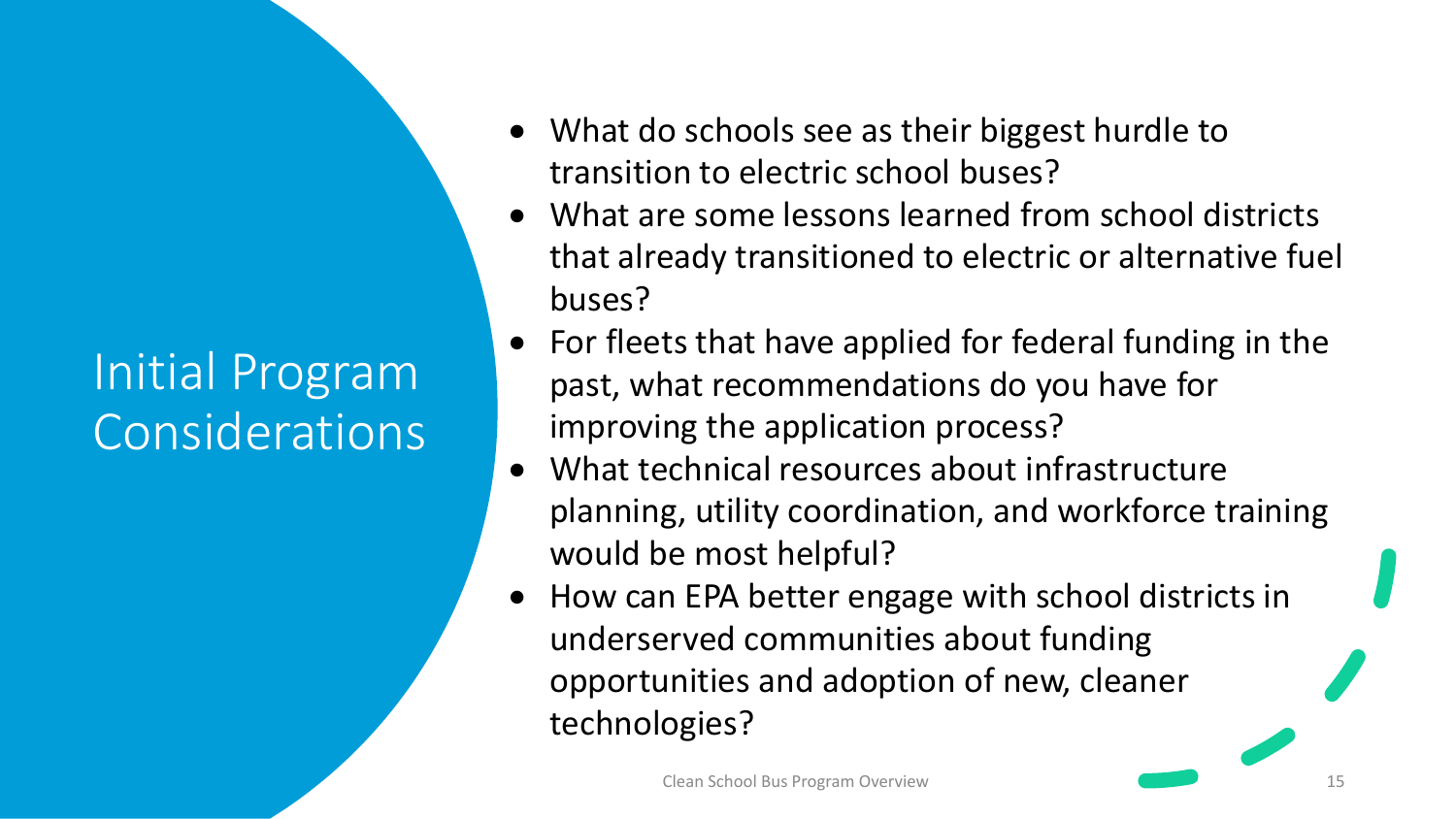# Clean School Bus Program Highlights

- \$5 billion will be available over five years for school bus replacements.
- Eligible buses include zero emission or clean school buses.
- EPA is in the early stages of implementation and wants to consider your input in program development.
- You may also submit comments and suggestions to [cleanschoolbus@epa.gov](mailto:cleanschoolbus@epa.gov)

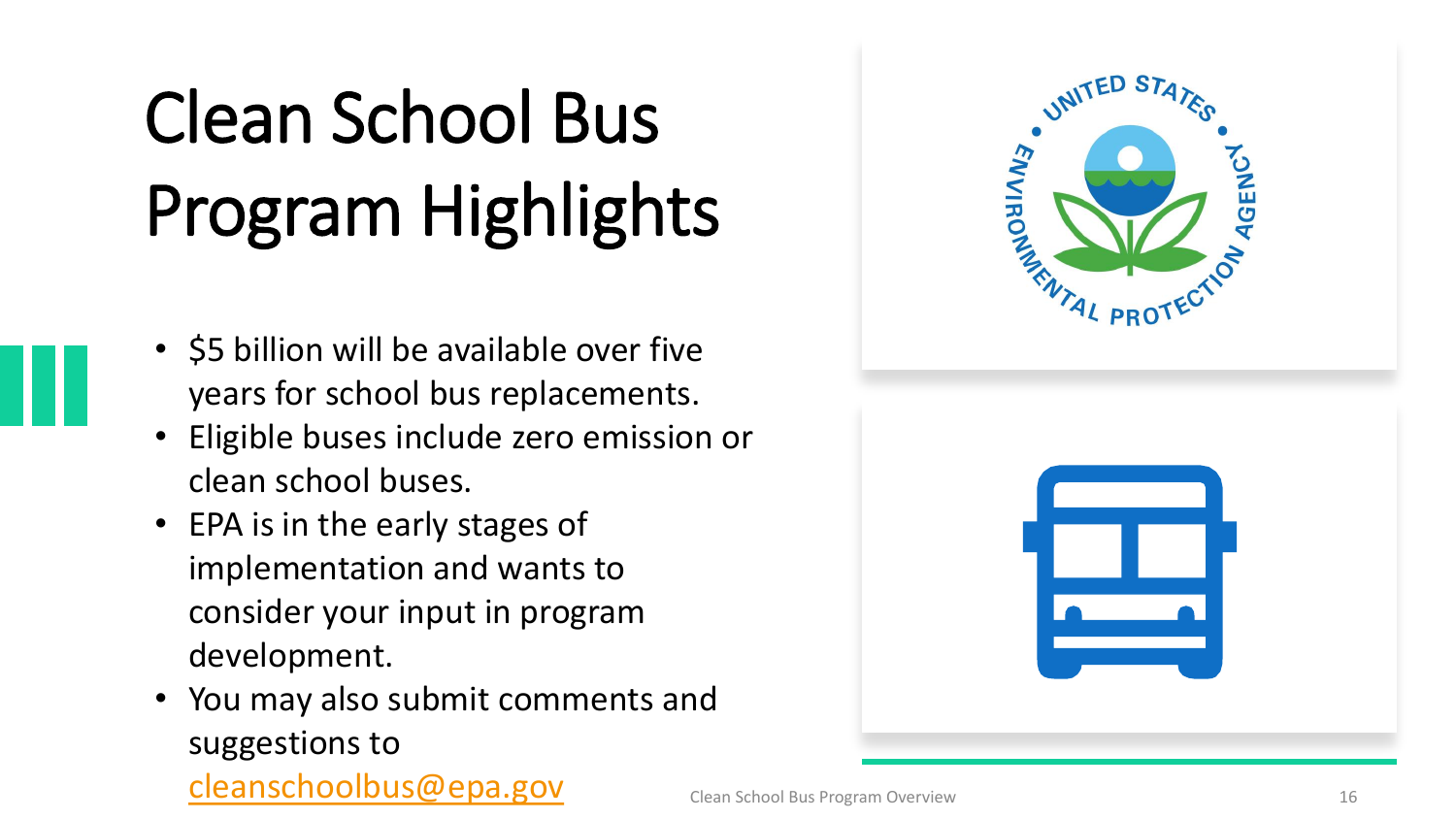### Reminders

- You may raise your hand and the moderator will unmute you. Please keep your comments limited to 2 minutes.
- To speak, raise your hand on the zoom platform or press \*9 if you've dialed in. Wait to be called on and unmuted.
- You may also submit comments and suggestions to

[cleanschoolbus@epa.gov](mailto:cleanschoolbus@epa.gov)

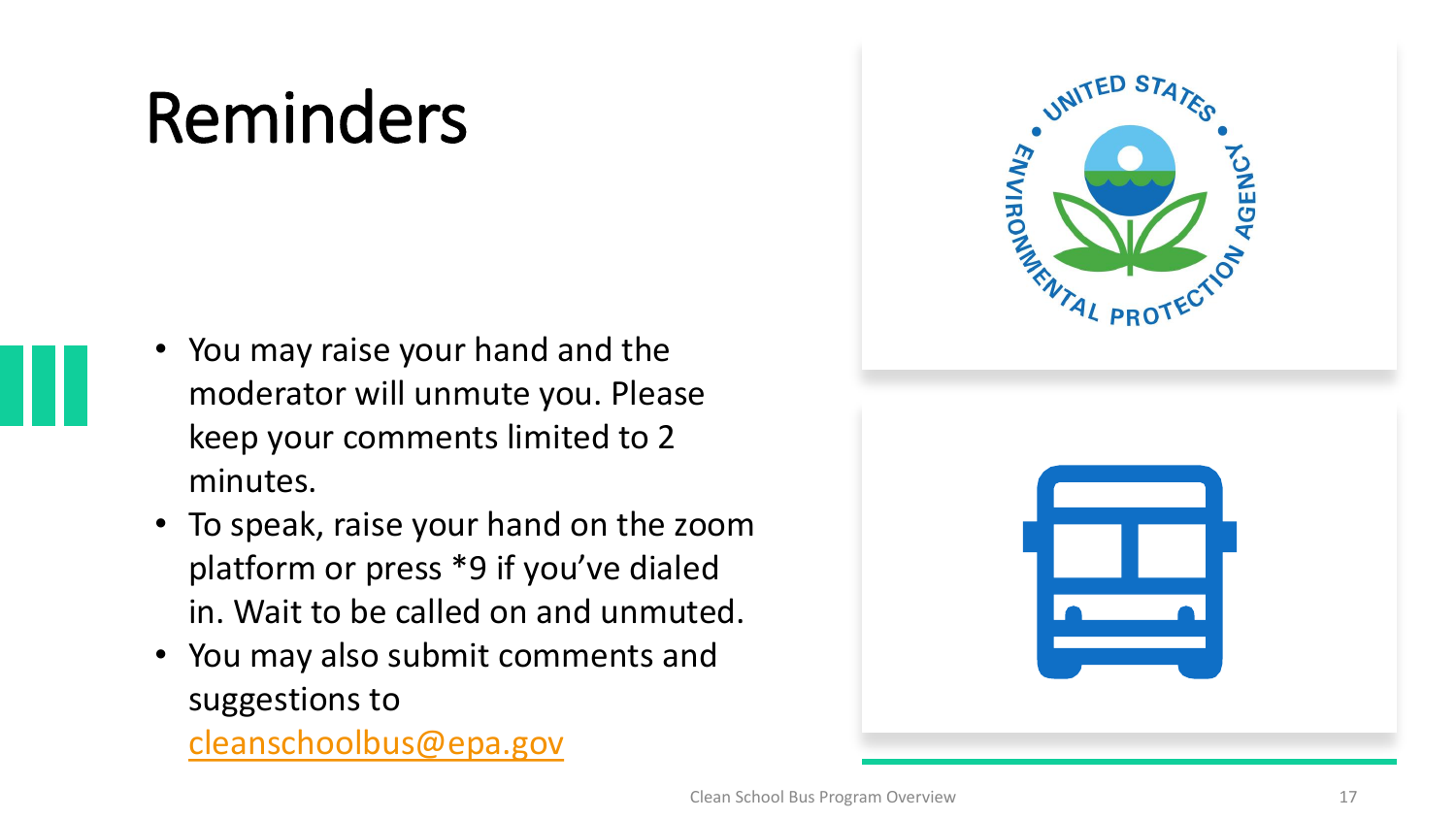#### Initial Program **Considerations**

- What do schools see as their biggest hurdle to transition to electric school buses?
- What are some lessons learned from school districts that already transitioned to electric or alternative fuel buses?
- For fleets that have applied for federal funding in the past, what recommendations do you have for improving the application process?
- What technical resources about infrastructure planning, utility coordination, and workforce training would be most helpful?
- How can EPA better engage with school districts in underserved communities about funding opportunities and adoption of new, cleaner technologies?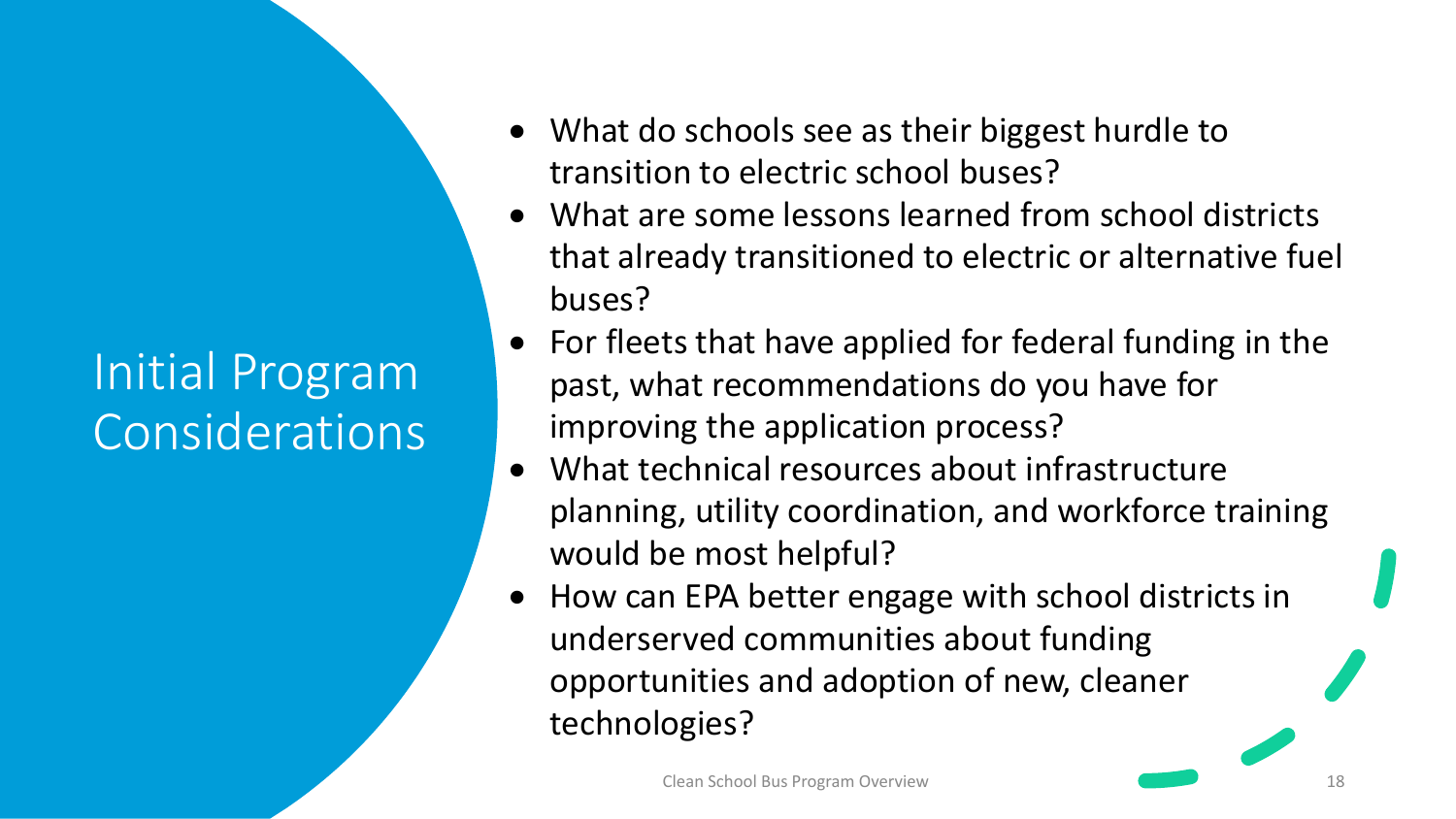# Clean School Bus Program Highlights

- \$5 billion will be available over five years for school bus replacements.
- Eligible buses include zero emission or clean school buses.
- EPA is in the early stages of implementation and wants to consider your input in program development.
- You may also submit comments and suggestions to [cleanschoolbus@epa.gov](mailto:cleanschoolbus@epa.gov)

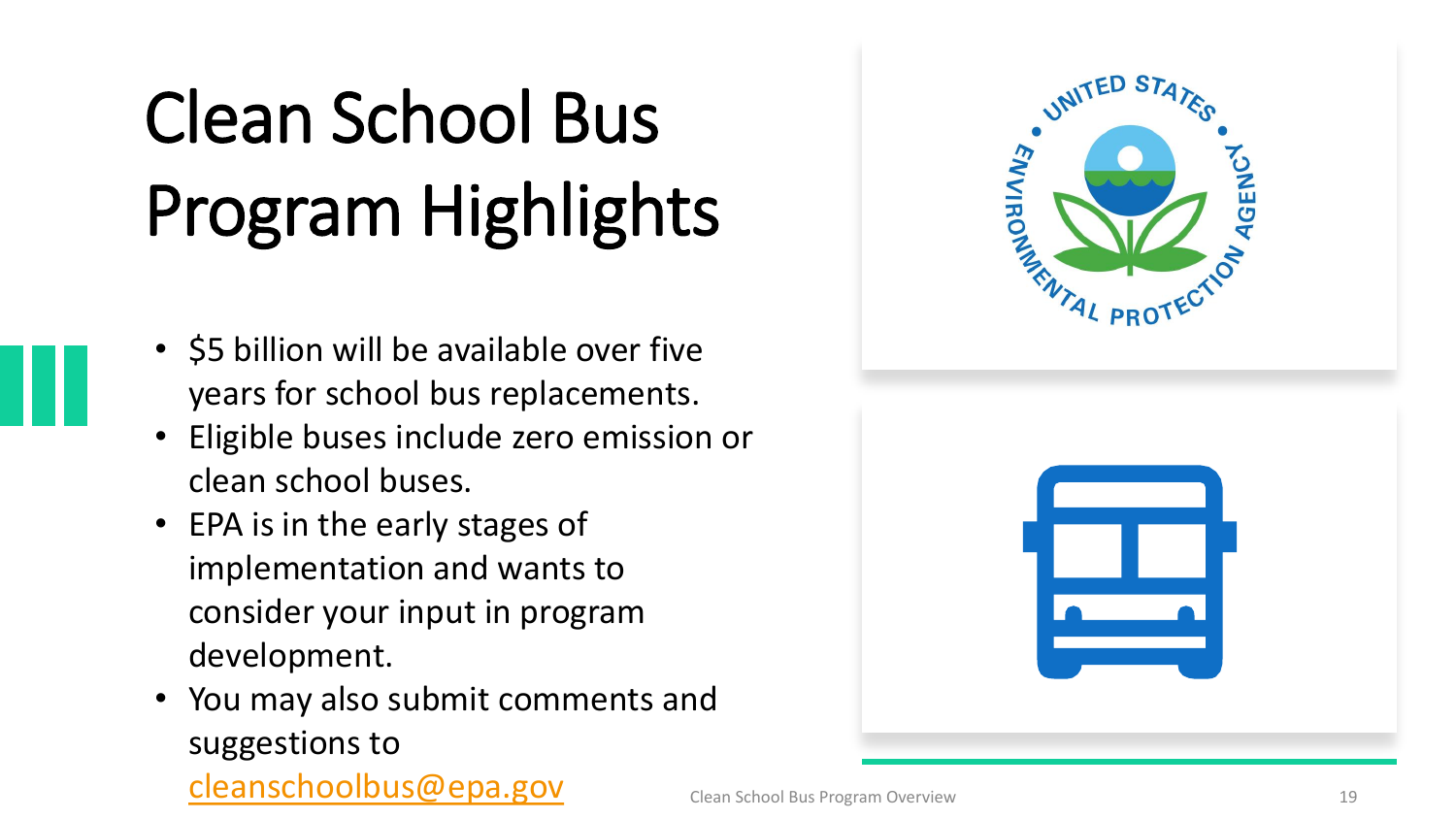### Reminders

- You may raise your hand and the moderator will unmute you. Please keep your comments limited to 2 minutes.
- To speak, raise your hand on the zoom platform or press \*9 if you've dialed in. Wait to be called on and unmuted.
- You may also submit comments and suggestions to

[cleanschoolbus@epa.gov](mailto:cleanschoolbus@epa.gov)

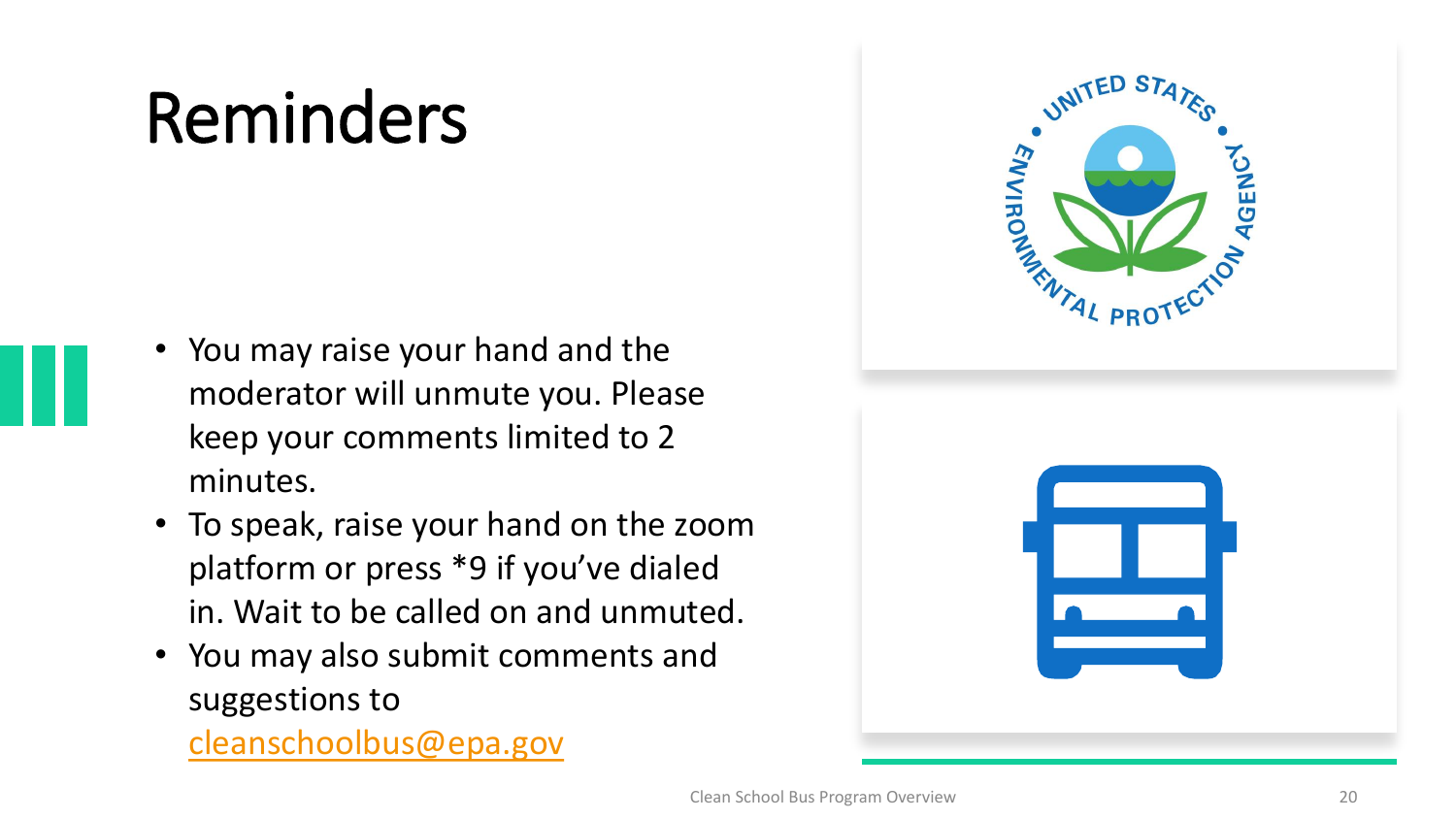#### Initial Program Considerations

- What do schools see as their biggest hurdle to transition to electric school buses?
- What are some lessons learned from school districts that already transitioned to electric or alternative fuel buses?
- For fleets that have applied for federal funding in the past, what recommendations do you have for improving the application process?
- What technical resources about infrastructure planning, utility coordination, and workforce training would be most helpful?
- How can EPA better engage with school districts in underserved communities about funding opportunities and adoption of new, cleaner technologies?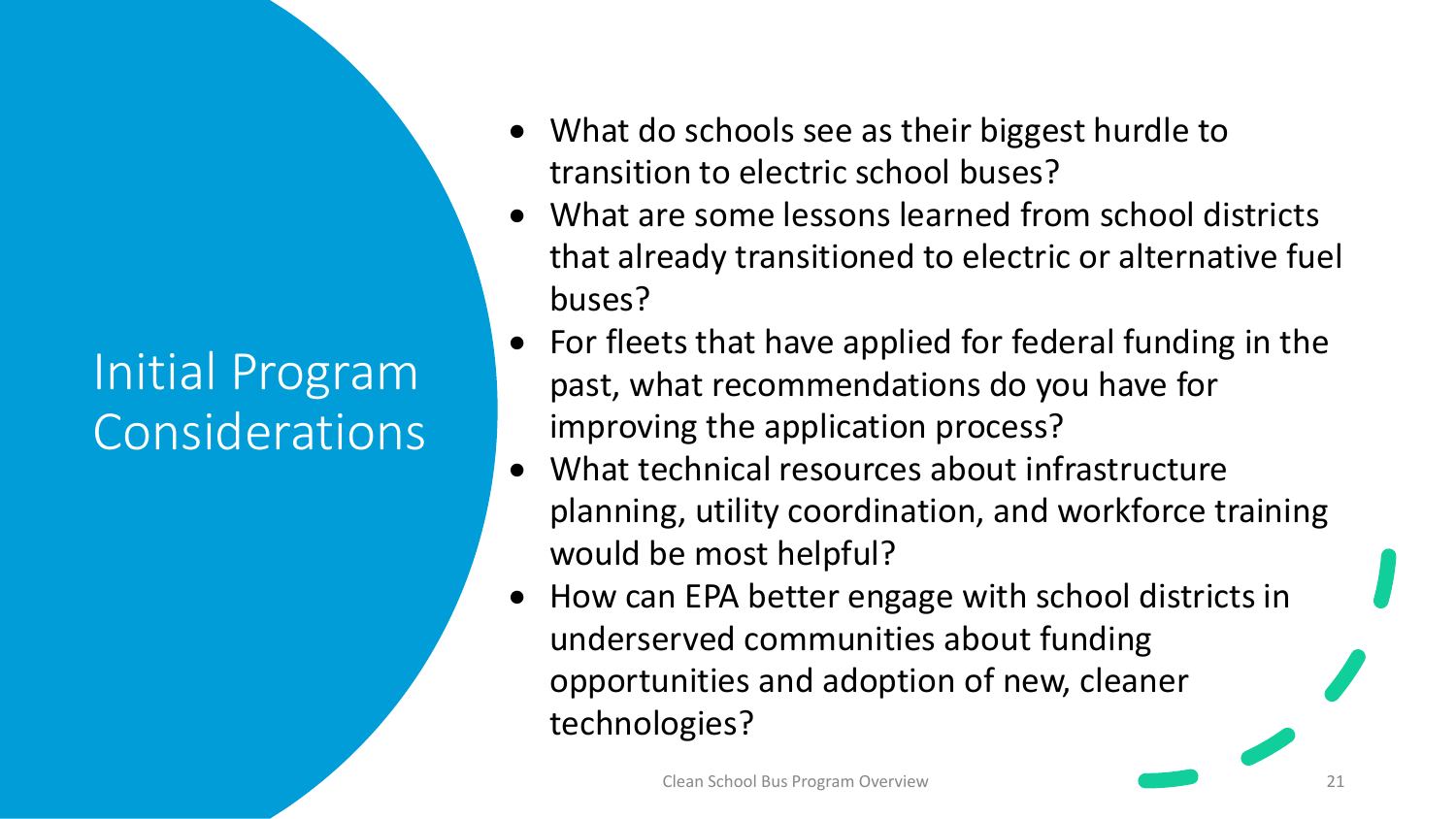# Clean School Bus Program Highlights

- \$5 billion will be available over five years for school bus replacements.
- Eligible buses include zero emission or clean school buses.
- EPA is in the early stages of implementation and wants to consider your input in program development.
- You may also submit comments and suggestions to [cleanschoolbus@epa.gov](mailto:cleanschoolbus@epa.gov)

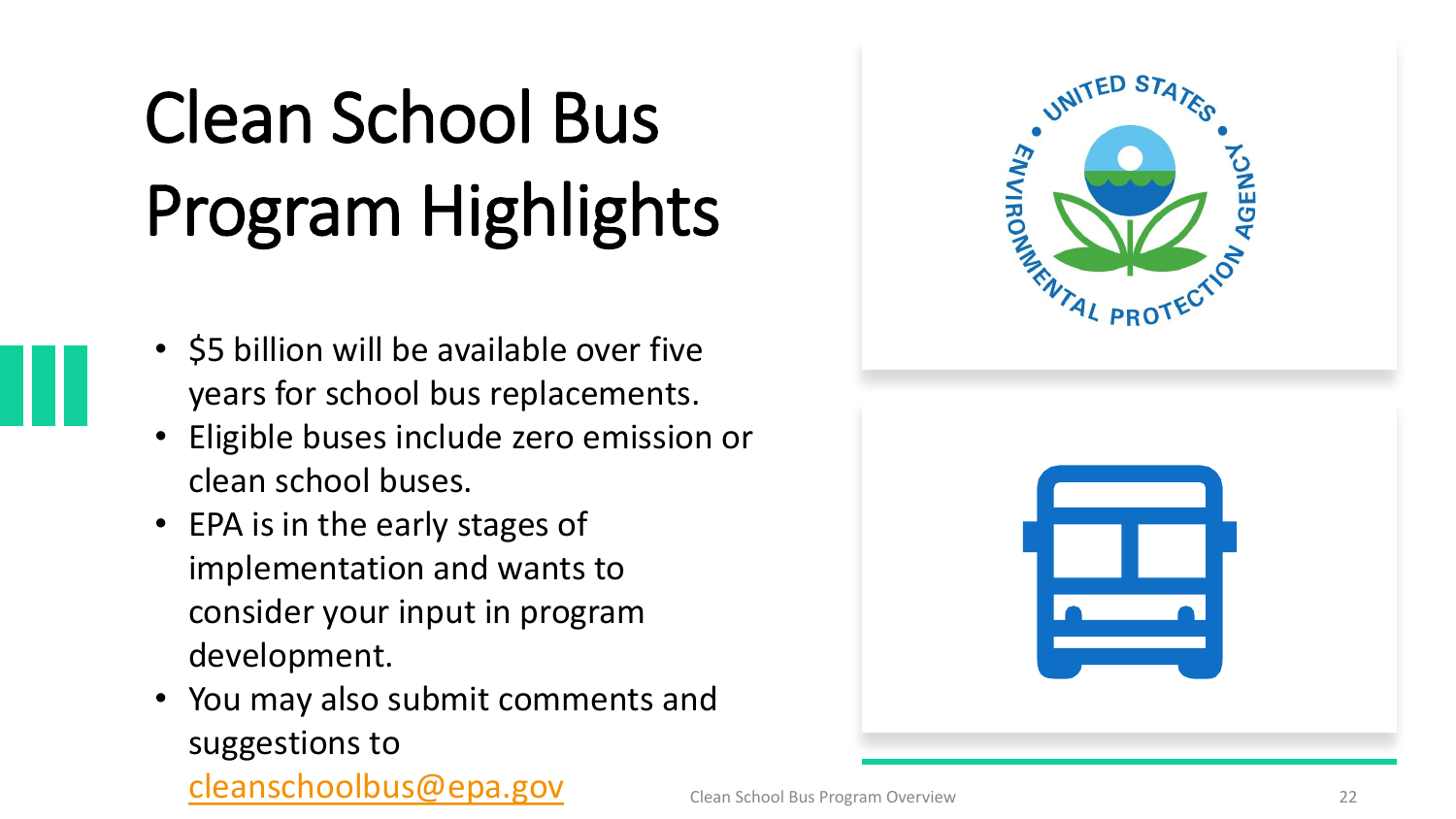### Reminders

- You may raise your hand and the moderator will unmute you. Please keep your comments limited to 2 minutes.
- To speak, raise your hand on the zoom platform or press \*9 if you've dialed in. Wait to be called on and unmuted.
- You may also submit comments and suggestions to

[cleanschoolbus@epa.gov](mailto:cleanschoolbus@epa.gov)